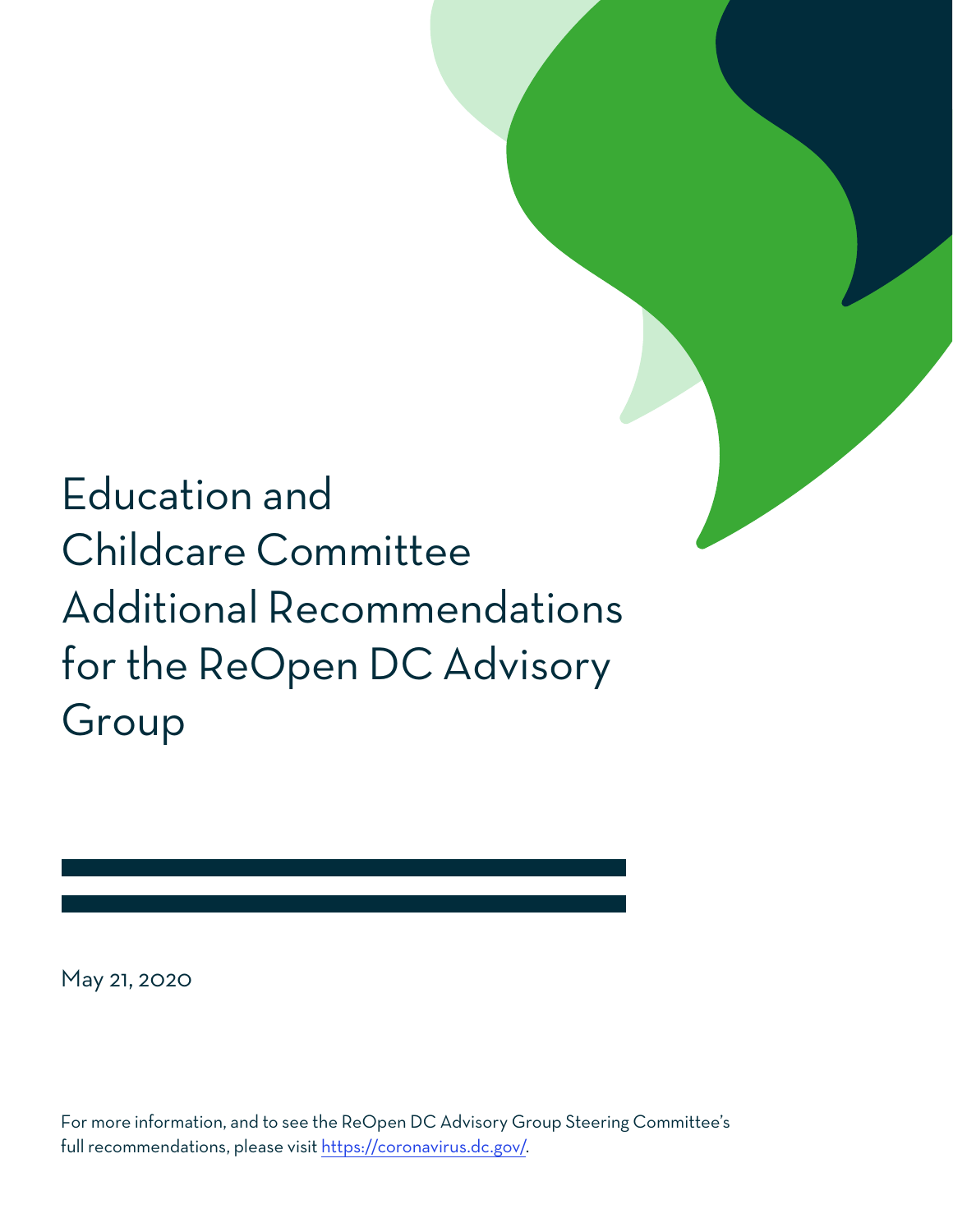# EDUCATION AND CHILDCARE COMMITTEE

#### **STAKEHOLDER INPUT**

The Committee engaged stakeholders across the District including students, families, teachers and school staff, LEA and school leaders, childcare providers, leaders of local colleges and universities, health officials, city agencies, community members, and non-governmental staff.

More respondents to the city's online public survey shared feedback for education than for any other committee. Resident responses ranged from parents who wanted an immediate reopening of schools, to those who wanted to wait until a vaccine was available. In addition, the Committee spoke with Councilmember David Grosso, who provided additional community feedback he received through his position as Chair of the DC Council's Committee on Education. In all, the Committee collected research and feedback from 34 organizations and groups, along with thousands of survey respondents. In total, the report's recommendations reflect dozens of 1-on-1 discussions between the 25 committee members and the community, as well as feedback from 12 focus groups, responses from 11 surveys, the review of 14 local reports or resources, and 14 research articles and reference materials from jurisdictions outside of Washington, DC.

# **STAGING RECOMMENDATIONS**

In addition to the report's primary guidance and universal safeguards (e.g., physical distancing of at least 6 feet, use of masks in public spaces - including when in schools and higher education institutions - stringent sanitation and hygiene practices), the Committee recommends the following guidance for the subsectors listed below.

| <b>GROUP</b>  | <b>INITIAL STAGE</b> | <b>SUBSEQUENT STAGES</b>                                                                                                                                         |
|---------------|----------------------|------------------------------------------------------------------------------------------------------------------------------------------------------------------|
| PK-12 schools | Distance learning    | Schools partially reopen, starting with select schools to strengthen<br>their health operations and to work in person with some students<br>('Orange' phase)     |
|               |                      | Select schools can open (families could decide to continue<br>learning at home)                                                                                  |
|               |                      | Focused on students who might benefit most from in-person<br>instruction (e.g., students in transitional grades, students of<br>workers who must return to work) |
|               |                      | Modified schedule should be implemented (e.g. A day/B day).                                                                                                      |
|               |                      | Limit of 10 people in a classroom, including adults and<br>children                                                                                              |
|               |                      | Strict physical distancing measures and enhanced cleaning<br>routines                                                                                            |
|               |                      | Expanded health expertise in all schools                                                                                                                         |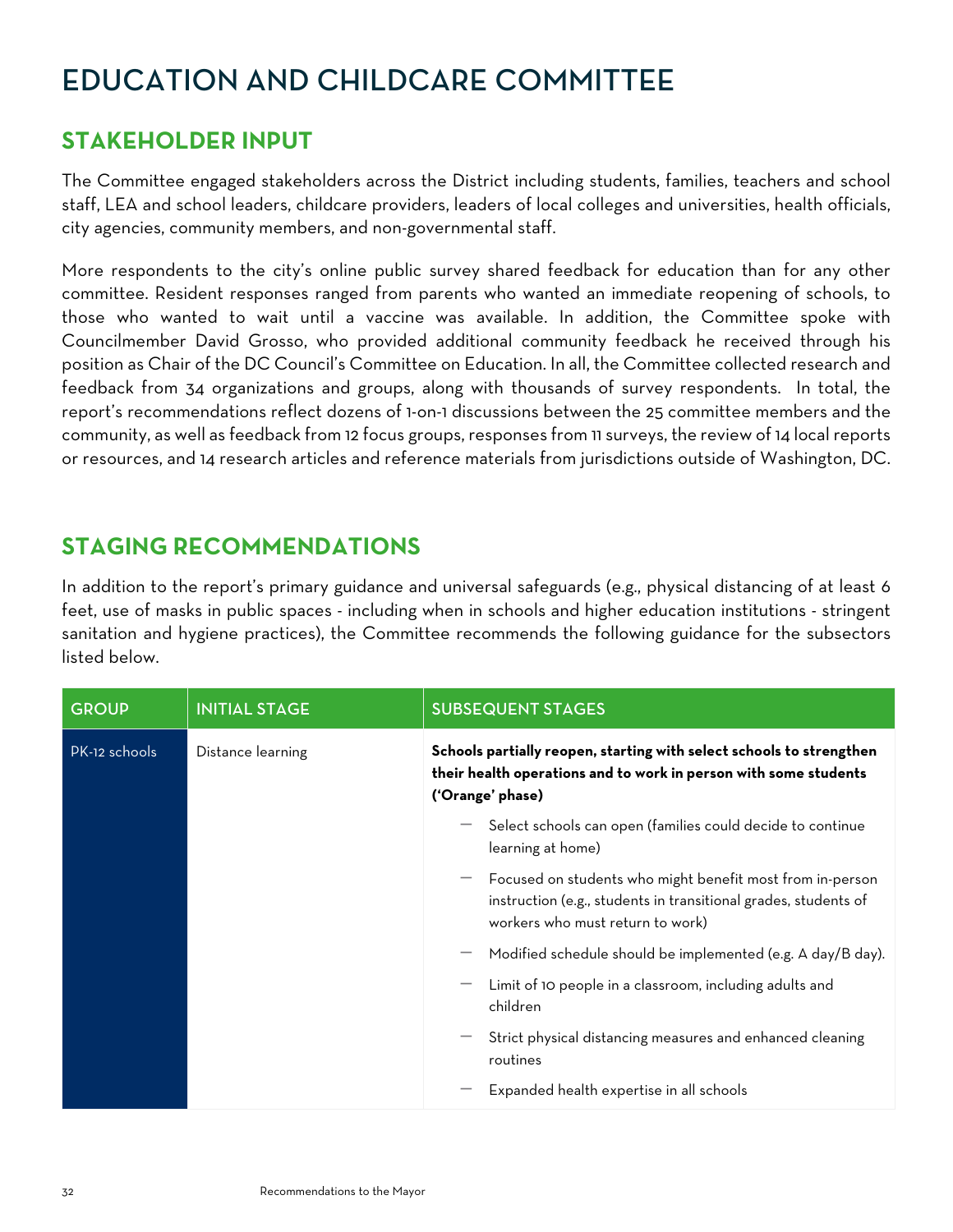| for childcare facilities<br>Limit of 10 people per room,<br>including adults and children<br>Daily symptom screenings<br>Staggered drop-offs and<br>pick-ups<br>Strict dismissal criteria in the<br>event of positive cases<br><b>INITIAL STAGE</b><br><b>GROUP</b> | <b>SUBSEQUENT STAGES</b>                                                                                                                                                                                                                                        |                                                                                                                                                                                                                                                                                                                                       |
|---------------------------------------------------------------------------------------------------------------------------------------------------------------------------------------------------------------------------------------------------------------------|-----------------------------------------------------------------------------------------------------------------------------------------------------------------------------------------------------------------------------------------------------------------|---------------------------------------------------------------------------------------------------------------------------------------------------------------------------------------------------------------------------------------------------------------------------------------------------------------------------------------|
|                                                                                                                                                                                                                                                                     |                                                                                                                                                                                                                                                                 |                                                                                                                                                                                                                                                                                                                                       |
| Childcare<br>Limited childcare centers open<br>(e.g., for children of workers who<br>Centers<br>must return to work)<br>Childcare providers who are<br>open must follow guidance<br>developed by OSSE in<br>partnership with DC Health<br>and based on CDC guidance | Additional childcare providers<br>encouraged to open<br>OSSE childcare guidance<br>remains in place, including<br>limit of 10 people per room,<br>including adults and children                                                                                 | Nearly all licensed child<br>development facilities open<br>10 people per room<br>recommended, including<br>adults and children, with<br>potential for consideration<br>of larger rooms or group<br>sizes                                                                                                                             |
| <b>STAGE1</b><br><b>GROUP</b>                                                                                                                                                                                                                                       | schools and DC Health liaison(s)<br>Eliminate non-essential travel<br>Expanded reopening of additional schools ('Yellow stage') with<br>continued "blended" instruction<br>home)<br>and modified scheduling apply<br>routines remain in place<br><b>STAGE 2</b> | Health trainings and direct lines of communication between<br>All students can return to schools (families can decide on<br>their preferred learning models in person or learning at<br>Capacity limits of 10 per room (including adults and children)<br>Strict physical distancing measures and enhanced cleaning<br><b>STAGE 3</b> |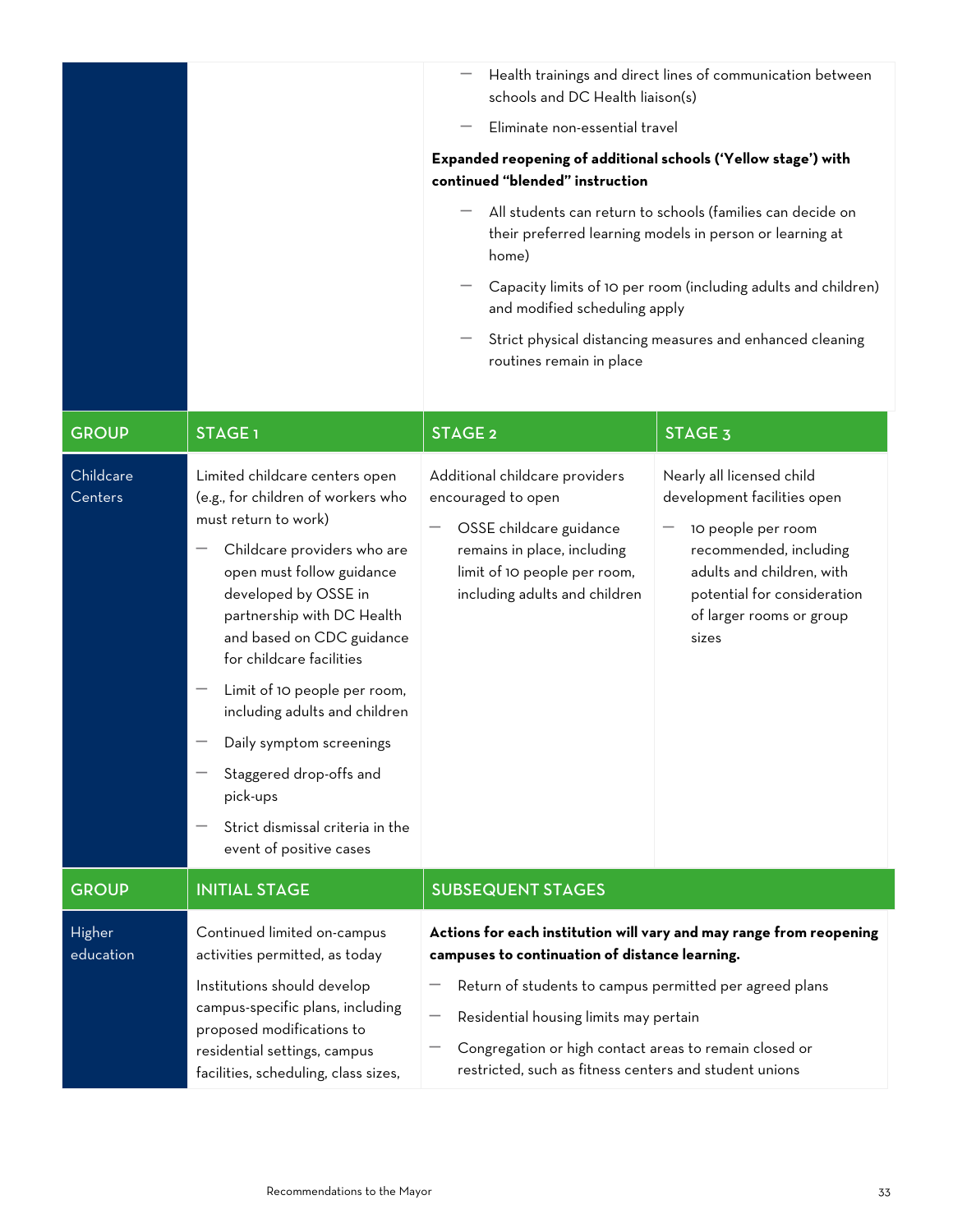| <b>GROUP</b> | etc. which then are discussed<br>with and reviewed by the city<br>Most dorms remain closed<br>Strict physical distancing<br>measures and cleaning protocols<br>in place<br><b>STAGE1</b> | etc.<br>Isolation and quarantine facilities fully operational<br><b>STAGE 2</b>                                                                                                                                                                                                                                                                                                                                                                                                                                                                                                                                | Expanded health capacity at Student Health Centers for testing,<br>STAGE <sub>3</sub>                                                                                                                     |
|--------------|------------------------------------------------------------------------------------------------------------------------------------------------------------------------------------------|----------------------------------------------------------------------------------------------------------------------------------------------------------------------------------------------------------------------------------------------------------------------------------------------------------------------------------------------------------------------------------------------------------------------------------------------------------------------------------------------------------------------------------------------------------------------------------------------------------------|-----------------------------------------------------------------------------------------------------------------------------------------------------------------------------------------------------------|
| Libraries    | Select libraries to provide<br>"curb-side" service;<br>customers remain outside of<br>buildings                                                                                          | Some libraries reopen with<br>expanded services and capacity<br>limits, with focus on areas where<br>the digital divide is the most<br>pronounced<br>Allow a controlled number of<br>customers into the buildings<br>to use a limited number of<br>computers, and print/copy<br>jobs<br>Allow limited customer<br>access to seating areas and<br>reconfigure spaces to<br>maintain appropriate<br>physical distancing<br>Support use of "learning<br>hubs" - spaces within<br>libraries for students to work<br>in, and be chaperoned, while<br>their families are at work,<br>with strict physical distancing | Most or all branches open<br>Increase customer access to<br>all library spaces with<br>safeguards and physical -<br>distancing practices<br>Increase the number of<br>computers available to<br>customers |

## **RECOMMENDED SAFEGUARDS**

The committee also recommends adoption of the sub-sector specific safeguards outlined below.

| <b>SUBSECTOR</b> | <b>TYPE OF ACTIVITY</b><br><b>OR STAKEHOLDER</b> | <b>ADDITIONAL RECOMMENDED MITIGATION GUIDELINES</b>                                                                                                                                                            |
|------------------|--------------------------------------------------|----------------------------------------------------------------------------------------------------------------------------------------------------------------------------------------------------------------|
| All schools      | Travelling to and from<br>schools                | Limit student interaction on public transportation<br>Avoid public transportation, particularly during high-volume times<br>Identify one parent/caregiver to be the designated drop-off and pick-up<br>contact |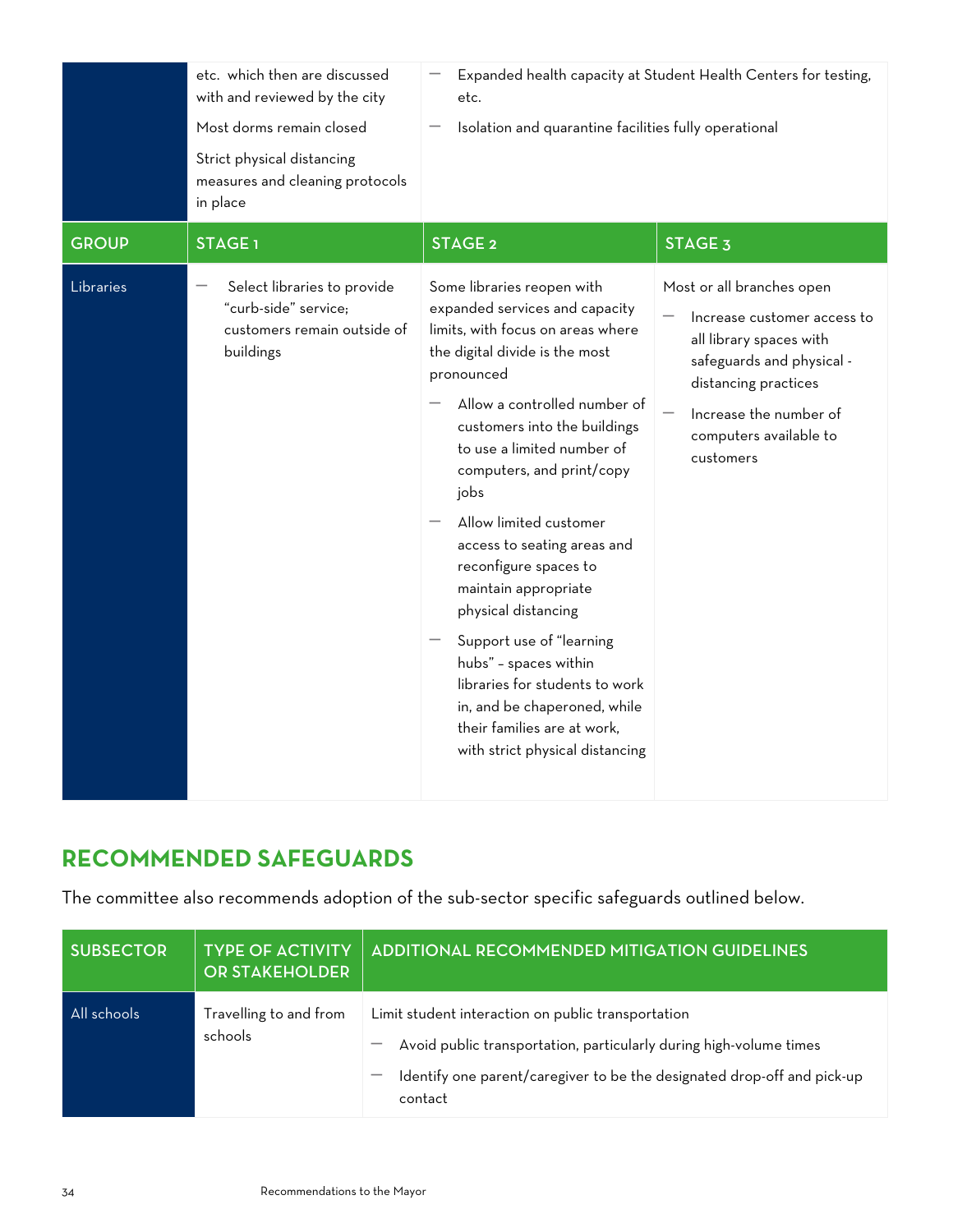|                      | Cancel or reschedule outside events                                                                                                                             |
|----------------------|-----------------------------------------------------------------------------------------------------------------------------------------------------------------|
|                      | Cancel field trips and other scheduled school-wide or class outings or<br>convert them to virtual activities                                                    |
|                      | Cancel sports tryouts, practices, and games until further guidance from<br>public health officials                                                              |
|                      | Eliminate non-essential travel for staff and teachers                                                                                                           |
| Entering and exiting | Adjust how students enter school buildings                                                                                                                      |
| school               | Stagger scheduled student arrival and dismissal times                                                                                                           |
|                      | Conduct health and symptom screenings as students enter each day                                                                                                |
|                      | Open additional doors for entry and exit                                                                                                                        |
|                      | Create clear space delineations for student lines as students enter and<br>exit                                                                                 |
| Classrooms and       | Reconfigure school activities to facilitate safe distances                                                                                                      |
| hallways             | Rearrange desks so that a minimum distance of 6 feet is present between<br>desks                                                                                |
|                      | Utilize partitions or dividers per DC Health specifications and review to<br>create more opportunities to maximize space                                        |
|                      | Implement one-way pathways in classrooms, using stickers or tape for<br>demarcation                                                                             |
|                      | Repurpose large spaces such as gymnasiums and libraries for student<br>learning                                                                                 |
|                      | Rotate desks, including the teacher's desk, so that they all face one<br>direction                                                                              |
|                      | Reduce or eliminate transitions between classes                                                                                                                 |
|                      | Rotate teachers between classrooms, rather than students, to keep<br>students in small and consistent cohorts to the greatest extent possible                   |
|                      | If the lunchroom must be used, stagger lunchtime into groups of students<br>$\overline{\phantom{0}}$<br>from the same classroom cohort and disinfect in between |
|                      | Eliminate or reduce elective classes to diminish student intermingling and<br>movement                                                                          |
|                      | Hold breakfast and lunch periods in student classrooms                                                                                                          |
| Limiting outside     | Avoid unnecessary external factors                                                                                                                              |
| interactions         | Revise the process for receiving mail and packages                                                                                                              |
|                      | Reduce or prevent outside visitors from entering the school                                                                                                     |
|                      | Require teachers to conduct meetings with parents virtually                                                                                                     |
|                      |                                                                                                                                                                 |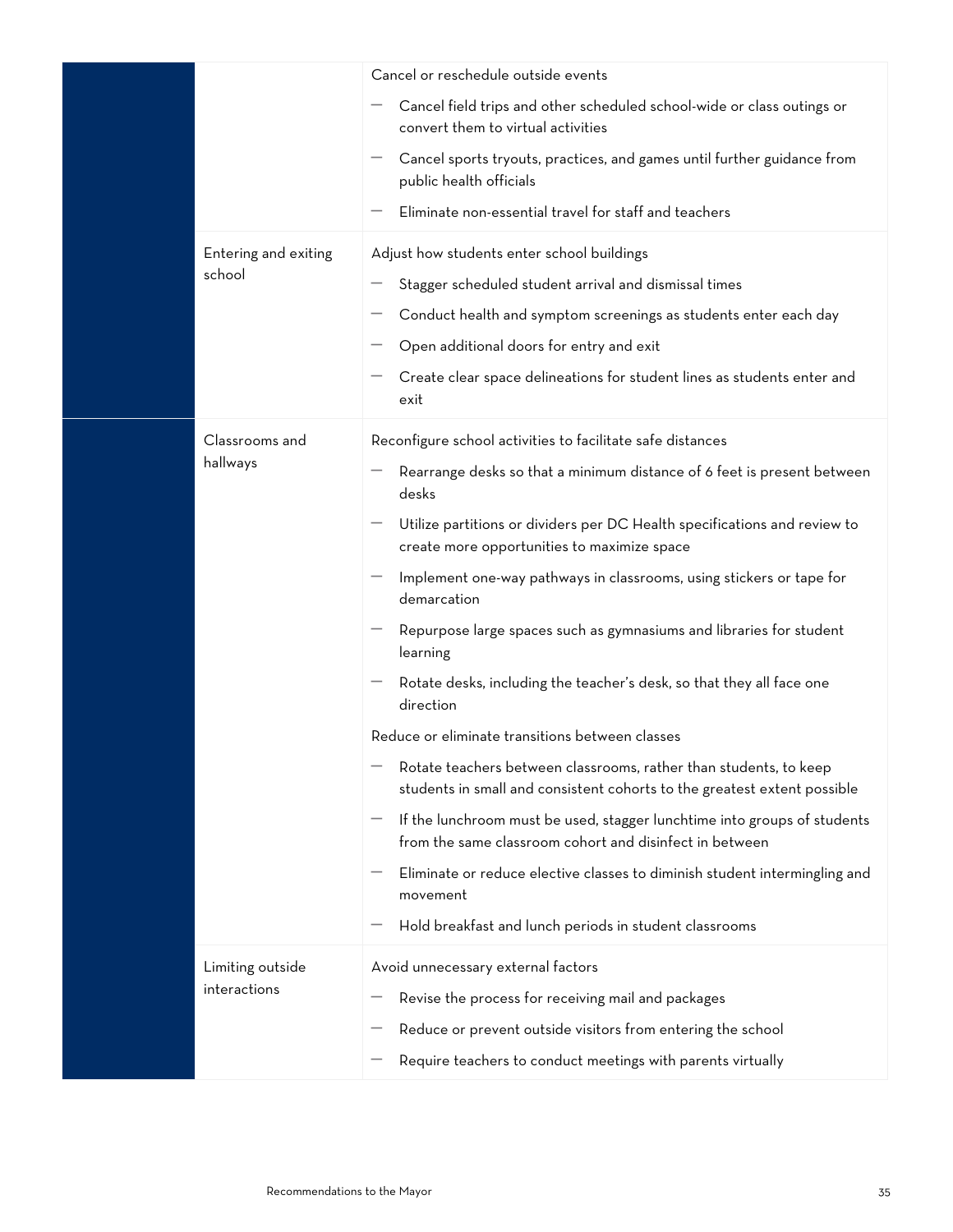|                                                           | Maintaining a healthy<br>environment             | Implement schoolwide healthy strategies<br>Increase the frequency of full school cleaning and disinfecting efforts<br>Make hand and other cleaning supplies readily available<br>Prepackage lunches, including silverware, napkins, and seasonings, or<br>serve meals individually plated<br>Teachers, staff and students to wear facemasks per guidance from DC<br>Health<br>Remove shared supplies. Provide all students with their own materials<br>Establish policy that if a household member has a pending COVID-19 test,<br>the student/staff should remain at home until receipt of results<br>Designate an area for students, teachers, or staff who exhibit symptoms<br>and keep separate from the area used for routine healthcare<br>Close or restrict common areas such as staff breakrooms |
|-----------------------------------------------------------|--------------------------------------------------|----------------------------------------------------------------------------------------------------------------------------------------------------------------------------------------------------------------------------------------------------------------------------------------------------------------------------------------------------------------------------------------------------------------------------------------------------------------------------------------------------------------------------------------------------------------------------------------------------------------------------------------------------------------------------------------------------------------------------------------------------------------------------------------------------------|
|                                                           |                                                  | Increase air circulation only where safe and possible and ensure proper<br>ventilation systems Educate students on proper health strategies<br>Have students wash or sanitize their hands when entering and exiting a<br>classroom or between activities<br>Enforce a "you touch it, you take it" policy<br>Have teachers reinforce the proper cleanliness techniques<br>Have tissues readily available in classrooms<br>Install additional infrastructure to prevent cross-contamination<br>Install no-touch fixtures and equipment where possible                                                                                                                                                                                                                                                      |
| <b>ADDT'L EQUITY</b><br><b>CONSIDER-</b><br><b>ATIONS</b> | <b>TYPE OF ACTIVITY OR</b><br><b>STAKEHOLDER</b> | <b>ADDITIONAL RECOMMENDED GUIDELINES</b>                                                                                                                                                                                                                                                                                                                                                                                                                                                                                                                                                                                                                                                                                                                                                                 |
| All schools                                               | Students (in-person<br>and remote learners)      | Ensure all students have access to technology and the internet, including<br>technical support<br>Ongoing outreach to remain in touch and ensure progress - require a 1st and<br>2 <sup>nd</sup> level of contact for every student, testing contact information at random to<br>ensure delivery of material<br>Enable community- based supports for physical and mental health, including<br>telehealth<br>Assure safe travel to and from school<br>Facilitate safe school environments, including provision of PPE, etc.                                                                                                                                                                                                                                                                               |
|                                                           | Teachers                                         | PPE, hand sanitizer, and classroom set up to enforce physical distancing<br>Professional development aligned to improve remote learning and understand<br>the new safety guidelines needed to implement physical distancing effectively                                                                                                                                                                                                                                                                                                                                                                                                                                                                                                                                                                  |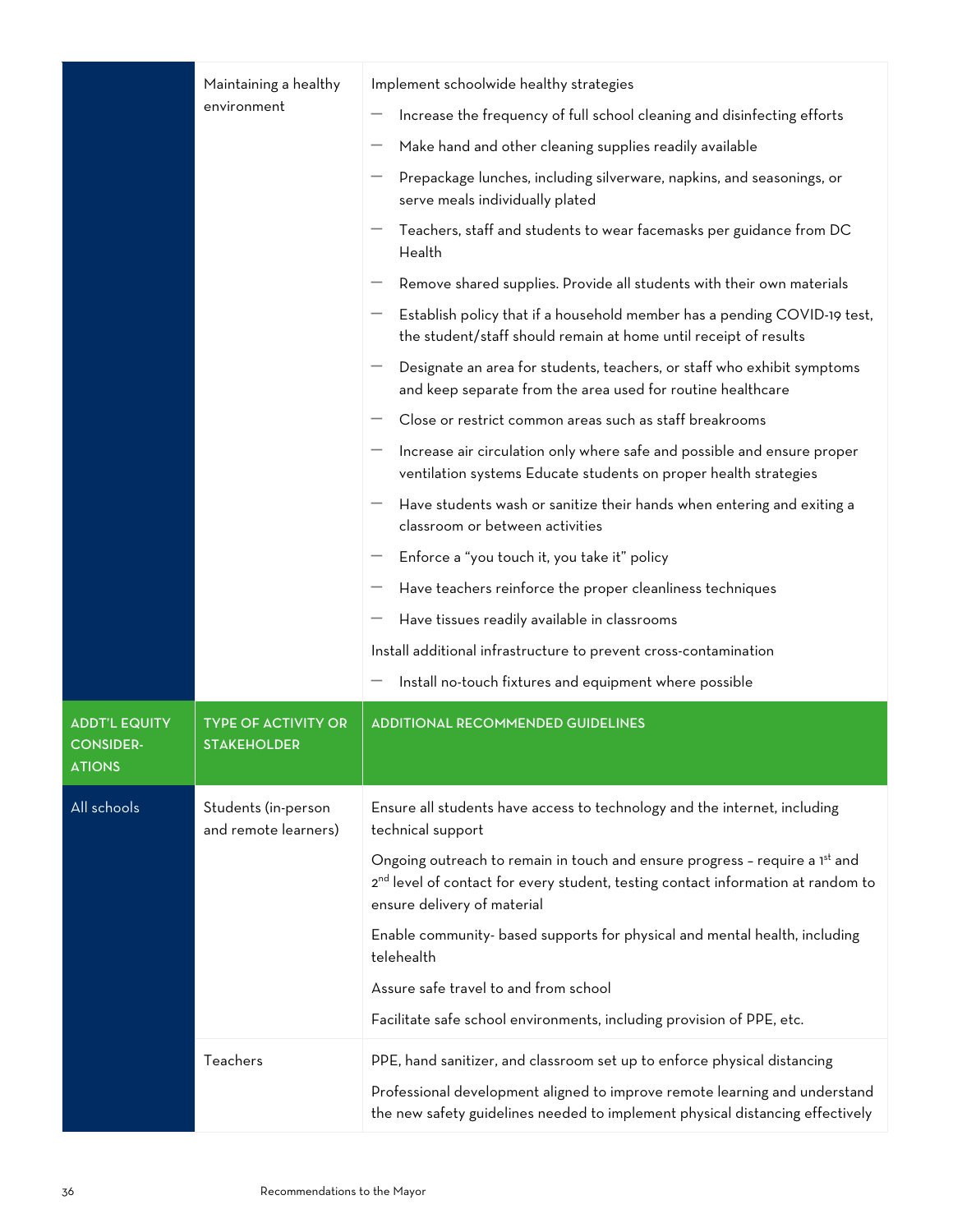|                           | Ensure safe travel to and from school                                                                                               |
|---------------------------|-------------------------------------------------------------------------------------------------------------------------------------|
|                           | Allow dispensation for teachers who cannot be physically present in schools                                                         |
| Staff                     | Provide training on health risks and creating a school environment to lessen<br>health risks                                        |
|                           | Ensure safe travel to and from school, provision of PPE, etc.                                                                       |
| Families                  | Ensure safe travel for their students to and from schools                                                                           |
|                           | Provide training and support to help caregivers support their students'<br>technology needs                                         |
|                           | Enable access to necessary physical and mental health supports, including<br>telehealth                                             |
|                           | Provide community-based support for other needs (e.g., recruiting tutors for<br>additional needs)                                   |
| Vulnerable<br>Populations | Implement supplemental academic support, especially returning citizens and<br>homeless populations                                  |
|                           | Allow meaningful enrichment and career pathway/employment opportunities                                                             |
|                           | Provide mental health services for youth and their families                                                                         |
|                           | Enable streamlined communications for caregivers that are translated for<br>families for whom English is not their primary language |
|                           | Facilitate technology and internet access                                                                                           |
|                           | Assure safe travel to and from school including provision of PPE, etc.                                                              |
|                           |                                                                                                                                     |

### **OTHER RECOMMENDATIONS AND 'BIG IDEAS'**

The committee and its members propose several important initiatives and ideas for consideration, which include:

- **All schools across the city should adopt the same schedule** (e.g., A and B days, or A and B weeks), along with employers in the District and, ideally, Maryland and Virginia. In a similar way, LEAs should consider coordinating on their school-year schedules, with common start and end dates and the inclusion of a "pause" of in-person learning to assess health effects (if deemed essential by DC Health).
- **All schools will need to build and sustain strong remote learning capabilities**, as all students continue to learn at home at least some of the time. LEAs should consider collaborating on virtual instruction to meet new scheduling demands. Toward the goal of equity, the Committee recommends the city prioritize high-quality remote learning opportunities for vulnerable populations, particularly those who are at most risk of falling further behind or disconnecting from school.
- **The city should introduce new ways to support learning-at-home**. Every student must have access to internet through a combination of hotspot purchases, partnerships with internet providers, and select